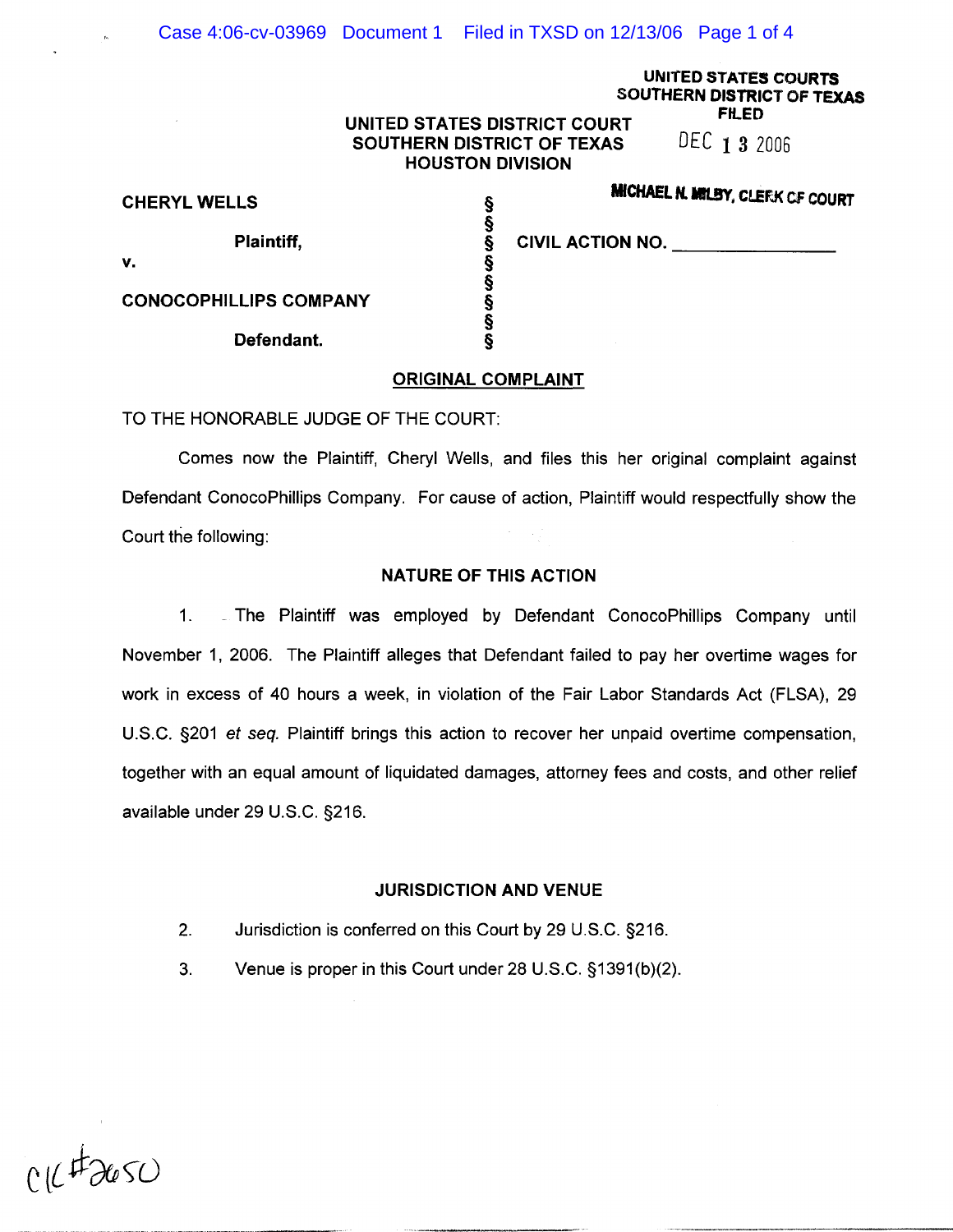#### **PARTIES**

4. Plaintiff is an individual who resides in North Zulch, Texas and was employed by the Defendant until November 1, 2006. Plaintiff was an "employee" of Defendant as that term is defined in 29 U.S.C. §203(e). Plaintiff has consented to the filing of this action, as indicated by the written consent attached hereto and incorporated by reference herein as Exhibit 1.

5. Defendant ConocoPhillips Company is a foreign corporation incorporated in Delaware; an "employer" as that term is defined in 29 U.S.C. §203; and an "enterprise engaged in commerce or in the production of goods for commerce" as that term is defined in 29 U.S. C. §203(s). Defendant ConocoPhillips Company may be served with process by serving its registered agent for service of process, United States Corporation Company, 701 Brazos St., Ste. 1050, Austin, Texas 78701.

## FACTUAL BACKGROUND

6. For purposes of this action, the "relevant period" is defined as that period commencing three years prior to the date this lawsuit was filed, and continuing thereafter.

7. During the relevant period, Plaintiff was employed by Defendant as a non-exempt worker engaged in data input in its Houston, Texas office.

8. Throughout the relevant period, Plaintiff worked in excess of 40 hours per week without receiving overtime pay at one and one half times her regular rate of pay for hours in excess of 40 per week as required by 29 U.S.C. § 207(a).

#### **CAUSE OF ACTION**

9. Paragraphs 1-8 are incorporated by reference herein.

10. Defendant violated 29 U.S.C. §207 by failing to pay Plaintiff one and one half times her regular rate for all hours in excess of 40 worked per week during her employment with

2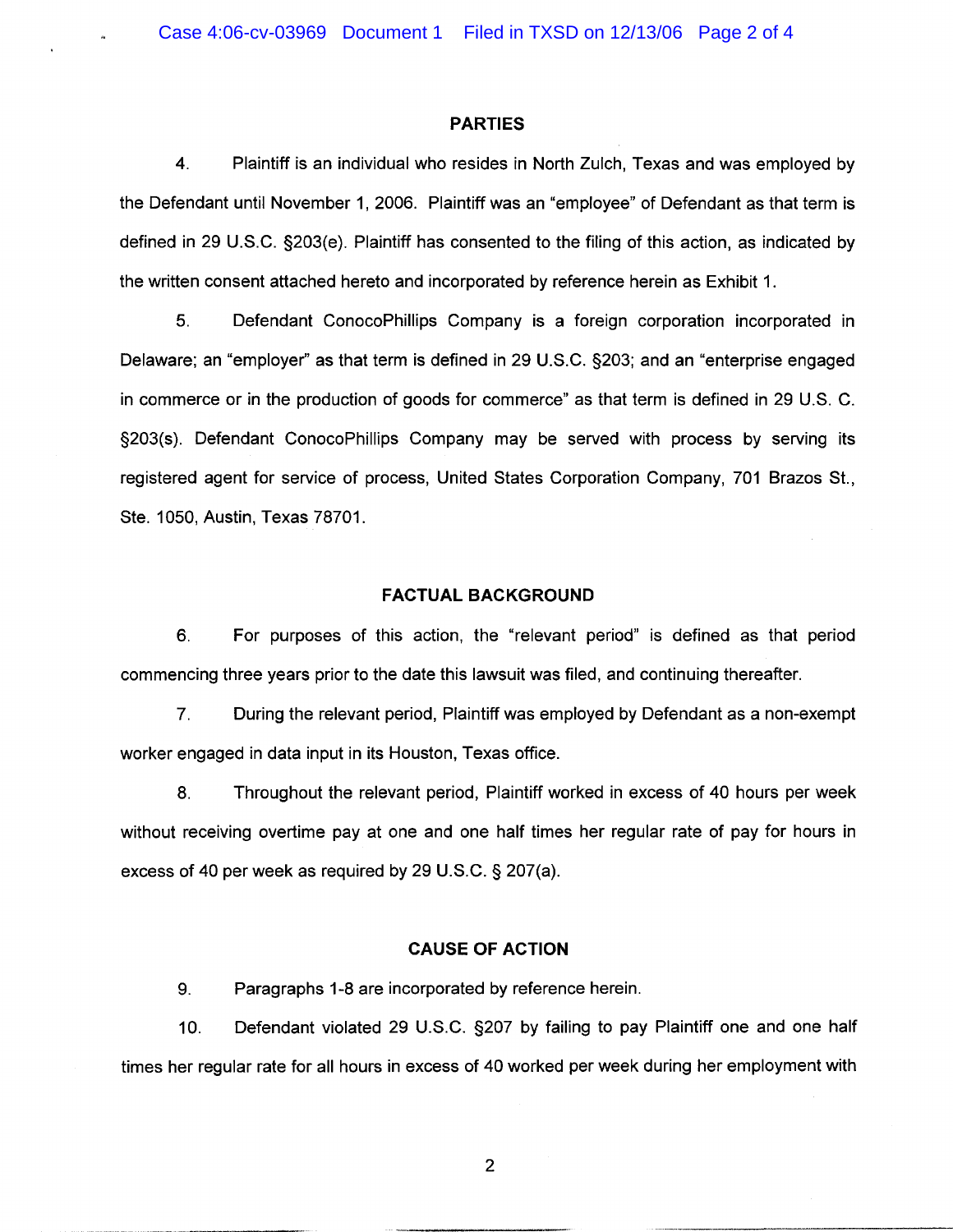Defendant. Plaintiff sues Defendant for her unpaid overtime wages, plus an equal amount as liquidated damages, plus attorney fees and costs.

11. Defendant's failure to pay overtime wages to Plaintiff was willful, thus entitling Plaintiff to avail herself of the three (3) year statute of limitations under 29 U.S.C. §255(a).

#### **PRAYER FOR RELIEF**

Wherefore, premises considered, Plaintiff respectfully requests that Defendant be cited to appear and answer herein, and that upon final hearing, the Court grant Plaintiff relief as follows:

A. Declare that Defendant has violated the Fair Labor Standards Act, specifically 29 U.S.C. §207, by failing to pay the Plaintiff overtime at one and one half times her regular hourly rate for all hours in excess of 40 worked during each 7 -day workweek period.

B. Order Defendant to pay Plaintiff her unpaid wages for the period commencing three (3) years prior to the date this suit was filed. Unpaid wages sought are in an amount equal to the difference between what the Plaintiff actually received and what the Plaintiff would have received had Defendants properly complied with the overtime provisions of the Fair Labor Standards Act.

C. Order Defendant to pay Plaintiff liquidated damages in an amount equal to her unpaid wages.

D. Order Defendant to pay Plaintiff pre-judgment interest for all backpay amounts awarded.

E. Order Defendant to pay Plaintiff reasonable attorney fees and costs pursuant to 29 U.S.C. §216(b).

F. Order Defendant to pay post-judgment interest at the highest lawful rate for all amounts, including attorney fees, awarded against Defendant.

3